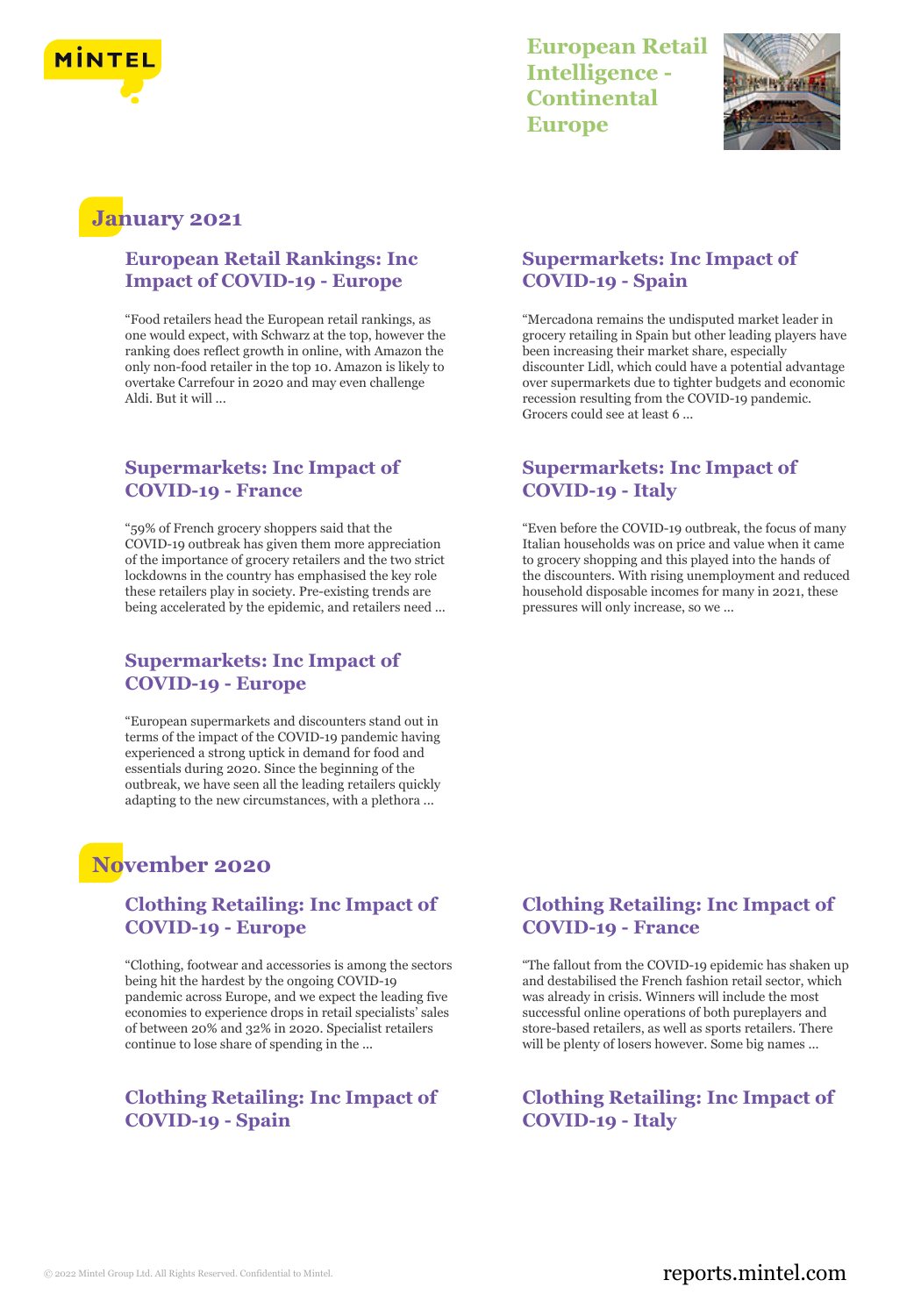

"Spain is facing its worst recession since the Civil War, and consumers face a difficult and uncertain future. Unemployment, which was already high, is soaring, particularly amongst young people, impacting on confidence and purchasing power. Fashion is a largely discretionary spending area, and retailers have an uphill battle to regain ...

## **October 2020**

#### **European Retail Handbook: Inc Impact of COVID-19 - Europe**

"In 2019, retail sales increased for the vast majority of European countries, and the combined value of retail sales for the 36 major economies covered in Mintel's European Retail Handbook reached €3.5 trillion. Germany has the largest retail market but France appears second, followed by Russia and placing ...

## **September 2020**

## **Online Retailing: Inc Impact of COVID-19 - Italy**

"The COVID-19 outbreak has the potential to turbocharge the online retailing industry in Italy, though this depends on the customer's experience of individual retailers' services. Amazon is likely to have been a big winner due to its already high levels of penetration and its focus on non-food segments, with non-food ...

## **Online Retailing: Inc Impact of COVID-19 - Spain**

"The online grocery sector in Spain is still in its infancy and the country's grocers were quickly overwhelmed by the unprecedented demand during the country's strict COVID-19 lockdown. With new online shopping behaviours expected to be here to stay e-commerce development in the food sector is likely to accelerate as ...

**Luxury Goods Retailing: Inc Impact of COVID-19 - International**

## **European Retail Intelligence - Continental Europe**



"The severe shock caused to clothing retailers by the COVID-19 outbreak looks to set to have longer-term implications, with a sizeable proportion of consumers still worried about visiting stores. Retailers will therefore need to offer their customers a truly multichannel range of options for purchasing, with a particular focus on ...

#### **Online Retailing: Inc Impact of COVID-19 - France**

"COVID-19 has accelerated and brought forward existing trends in the French online retail sector, such as home delivery of groceries, and has expanded participation to include many new customers. The digital world has certainly worked to ease confinement; helping people to feed themselves, work remotely and stay in touch with ...

#### **Online Retailing: Inc Impact of COVID-19 - Europe**

"Online remains one of the fastest-growing sectors in retailing, with most markets seeing sales rise in doubledigits every year. In Europe, countries such as Germany and the UK are at the most developed end of the spectrum, compared to others like Spain and Italy. Although shopping habits vary considerably around ...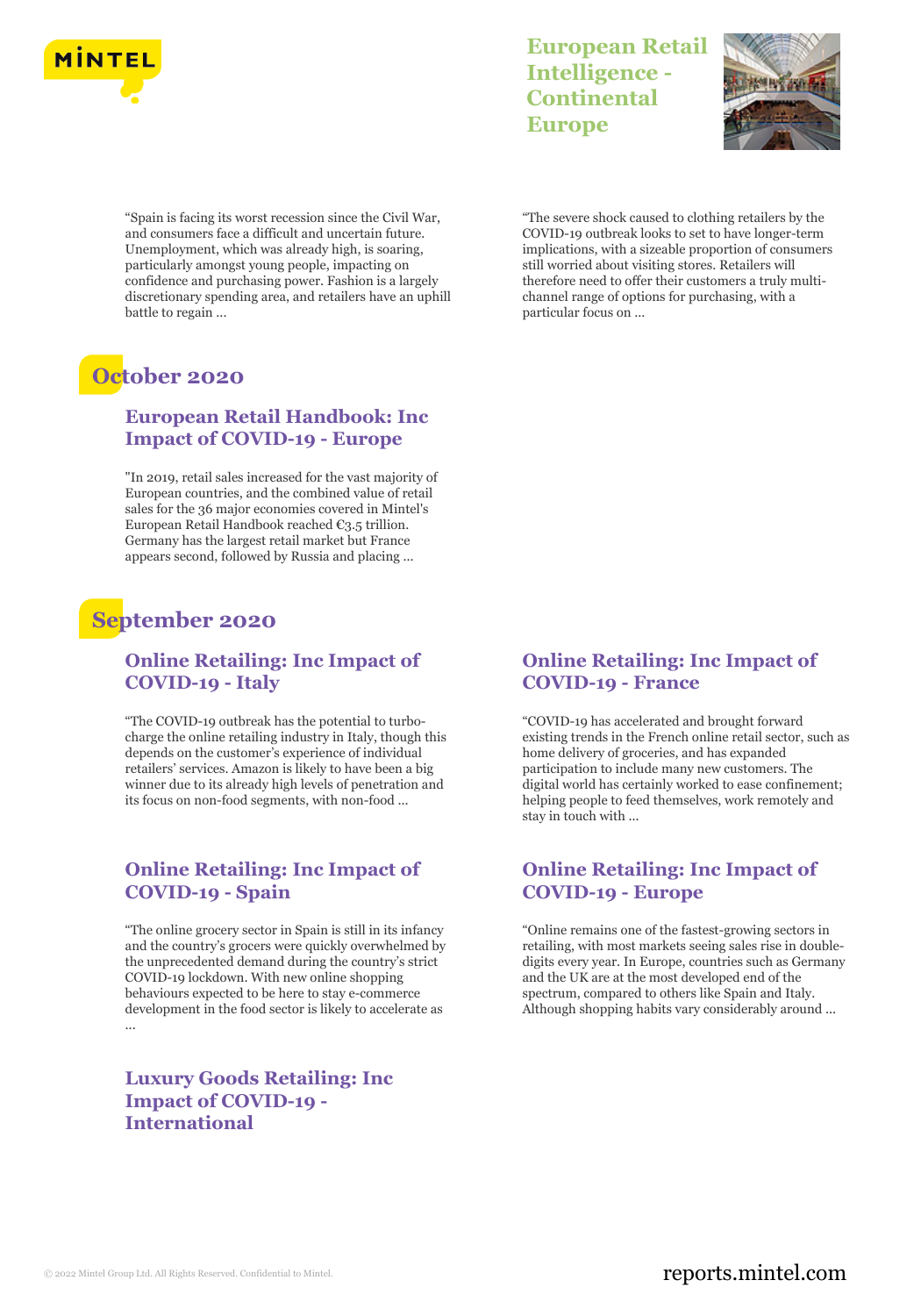



"The luxury goods market has been severely hit by the COVID-19 outbreak and in a sector that has been slow to jump on the digital bandwagon the pandemic has accelerated the need for brands to have an online transactional channel. There are enormous opportunities for luxury brands to capitalise on ...

# **July 2020**

## **DIY Retailing: Inc Impact of COVID-19 - France**

"The French DIY market has been buoyant, with the boom in e-commerce and the arrival of pureplayers strengthening competition and driving prices down. Bigbox retailers still dominate though, with the top two retail groups, ADEO and Kingfisher, generating over half of sector sales. The largest chain is the very successful

## **DIY Retailing: Inc Impact of COVID-19 - Europe**

"The DIY markets across the leading European countries vary a great deal, due in part to differences in home ownership levels and the development of housing prices. The recent generally good performance of the DIY sector is being interrupted by the current threat of the ongoing COVID-19 pandemic. However, while ...

## **June 2020**

## **Department Stores: Inc Impact of COVID-19 - Spain**

"The department store sector in Spain has only one significant player, El Corte Inglés. It was continuing to perform well, helped by the fact that consumer spending was growing in all categories carried by the retailer's stores. However, 2020 is going to be a difficult year as a result of ...

## **Department Stores: Inc Impact of COVID-19 - France**

"According to our consumer research only 28% of French adults had shopped at a department store over the last year, and this was as low as 16% in some

## **DIY Retailing: Inc Impact of COVID-19 - Spain**

"Leroy Merlin is the largest and most successful DIY retailer in Spain, more than three times the size of its nearest rival. It dominates both in-store and online. All DIY stores were forced to close during the COVID-19 lockdown and the requirements to reopen are strict. Many retailers will struggle ...

## **Department Stores: Inc Impact of COVID-19 - Italy**

"Department stores in Italy are under assault from multiple directions at the moment, with intense competition from online generalists like Amazon, online pureplayers such as Zalando and YNAP, as well as storebased specialists with well-developed omnichannel business models. To survive, they need to focus on giving customers what these other ...

## **Department Stores: Inc Impact of COVID-19 - Europe**

"The department store markets across Europe are quite different in nature. Germany has been in decline, while France has been sustaining a growth trend. In Spain El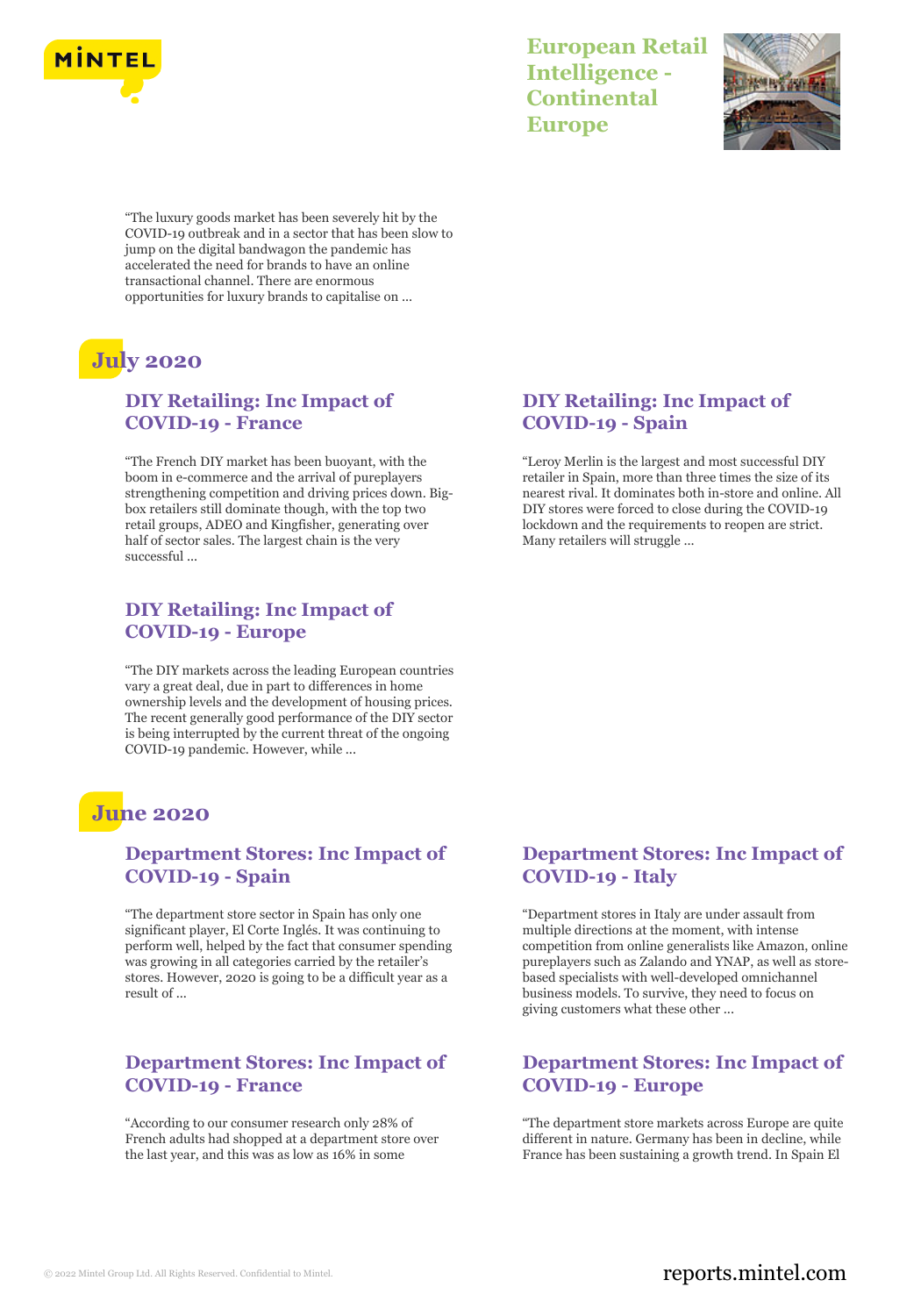



regions. Three-quarters of those people that had shopped there said they found department stores expensive. Foreign tourists are to some extent ...

# **March 2020**

## **Electrical Goods Retailing - Europe**

"As store-based specialist retailers of electrical goods invest to improve their overall shopping experience instore, the relentless shift towards online continues. Amazon has strengthened its market leadership position in Europe, and a number of the leading store-based players are moving towards efficient multichannel platforms which should help them to succeed ...

## **February 2020**

## **Electrical Goods Retailing - France**

"Our consumer research shows opportunities for retailers to make their stores more customer-friendly and experiential, to become somewhere where shoppers can access advice and try out new technologies in fun and exciting new ways. Consumers are driven by price, but not in isolation, suggesting that retailers offering an engaging in-store ...

## **Electrical Goods Retailing - Spain**

"The Spanish economy continues to grow although consumer confidence has not yet been fully restored. But in the electricals retail sector specialists are losing share of spending to online competitors. Nevertheless, the proportion of those who shop for electrical goods online appears to have stabilised, with store-based players investing in ...

## **January 2020**

## **Beauty and Personal Care Retailing - Italy**

Corte Inglés represents the entire market. But all are currently under threat from the ongoing COVID-19 pandemic. With growing competition from online players ...

## **Electrical Goods Retailing - Italy**

"Despite the moribund nature of the Italian economy, consumers have shown themselves to be willing to spend on electrical goods over the past few years. The market is characterised by an intensely competitive retail landscape, with two strong major store-based retailers going head-to-head with Amazon and, so far, holding their ...

## **Beauty and Personal Care Retailing - Europe**

"Growth in the beauty and personal care industry is expected to continue unabated in 2020, in part boosted by technological advancements supporting tailored products and experiences. We anticipate that the most successful retailers will be those that ensure they stay in tune with what consumers want, especially when it comes ...

**Beauty and Personal Care Retailing - France**